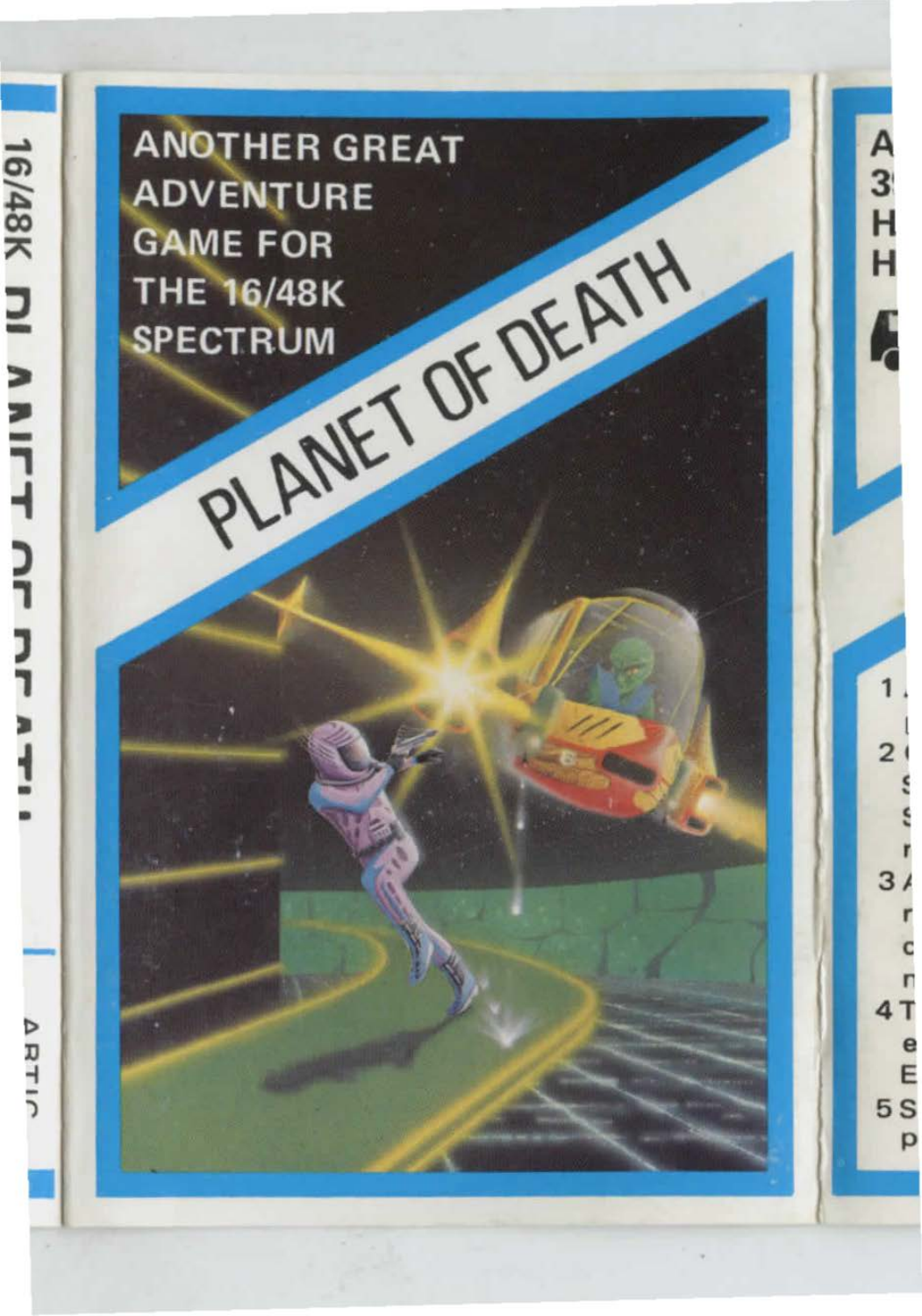## ARTIC COMPUTING LTD 396 JAMES RECKITT AVE HIII I N HUMRERSIDE HUR OIA

LANET OF DEATH GENERAL **IOADING INSTRUCTIONS** 

- 1 Assemble the cassette tape at the silent part before the program.
- 2 Connect the EAR socket on the SPECTRUM to the EAR or LOUD-SPEAKER socket on your cassette **recorder.**
- 3 Adjust the volume of the cassette recorder to % maximum and the tone controls to maximum treble and **minimum bass.**
- 4 Type LOAD " " CODE (CODE extended Mode I). Do not press ENTER yet.
- 5 Start the cassette recorder and now press ENTER. Instructions in Program.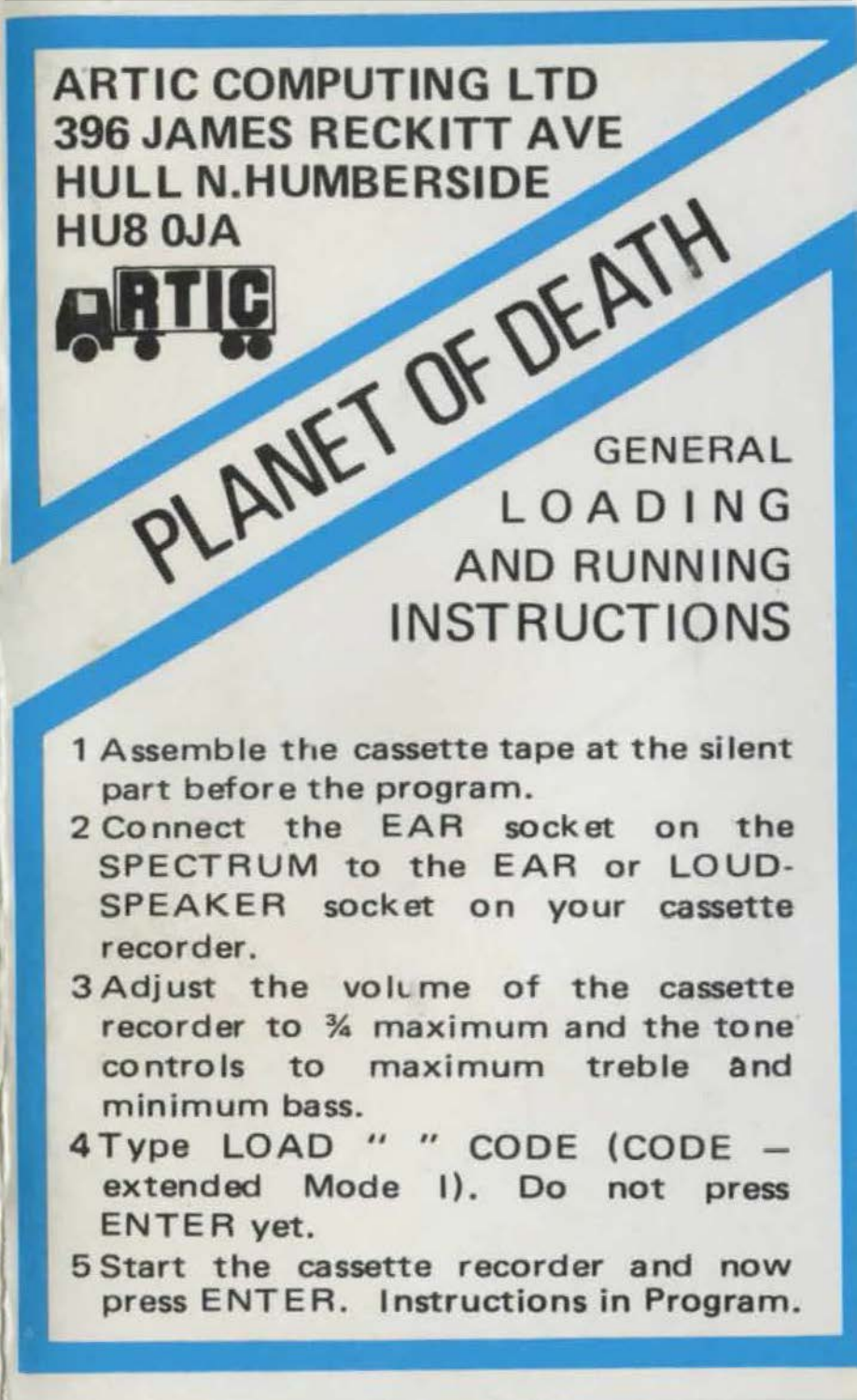## PLANET OF DEATH

-

Adventures are games in which you explore and discover a strange new world without leaving the comfort of your chair . The computer will act as your puppet, eyes and other senses .

You instruct the computer using short sentences, usually verb -noun, and providing the computer understands it will obey your command. If the computer does not understand, then try re-wording the command.

In each location you may find objects which you can manipulate and use in further locations to help you progress on your adventure. When entering your command you may use the DELETE key to erase any letters.

In this adventure you find yourself stranded on an alien planet. Your aim is to escape from this planet by finding your, now captured and disabled, Space Ship.

You will meet various hazards and dangers on your adventure, some natural, some not  $-$  all of which you must overcome to succeed.

> $GOOD LUEK$ <sup>111</sup> ©1981 ARTIC COMPUTING